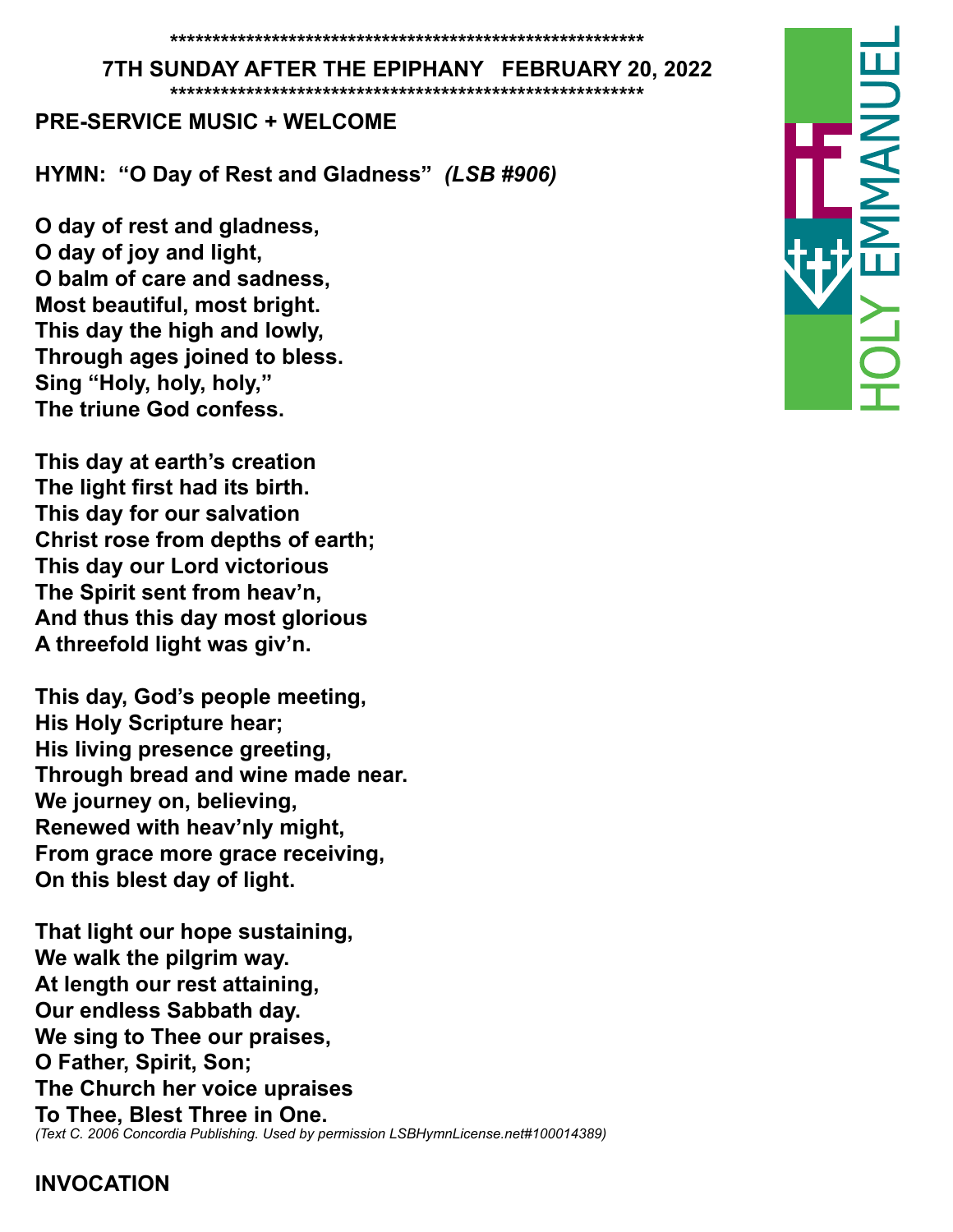## **CONFESSION OF SIN:**

Pastor: If we say we have no sin, we deceive ourselves, and the truth is not in us.

**People: But if we confess our sins, God, who is faithful and just, will forgive our sins and cleanse us from all unrighteousness.**

Pastor: Let us then confess our sins to God our Father.

**People: Most merciful God, we confess that we are by nature sinful and unclean. We have sinned against You in thought, word, and deed, by what we have done and by what we have left undone. We have not loved You with our whole heart; we have not loved our neighbor as ourself. We justly deserve Your present and eternal punishment. For the sake of Your Son, Jesus Christ, have mercy on us. Forgive us, renew us, and lead us, so that we may delight in Your will and walk in Your ways to the glory of Your holy name. Amen.** 

# **ABSOLUTION**

# **CALL FOR MERCY:**

Pastor: In peace let us pray to the Lord.

## **People: Lord, have mercy.**

Pastor: For the peace from above and for our salvation let us pray to the Lord.

## **People: Lord, have mercy.**

Pastor: For the peace of the whole world, for the well-being of the Church of God, and for the unity of all let us pray to the Lord.

## **People: Lord, have mercy.**

Pastor: For this holy house and for all who offer here their worship and praise let us pray to the Lord.

# **People: Lord, have mercy.**

Pastor: Help, save, comfort, and defend us, gracious Lord.

**People: Amen.** 

# **HYMN OF PRAISE:** *(Sung, LSB p. 155)*

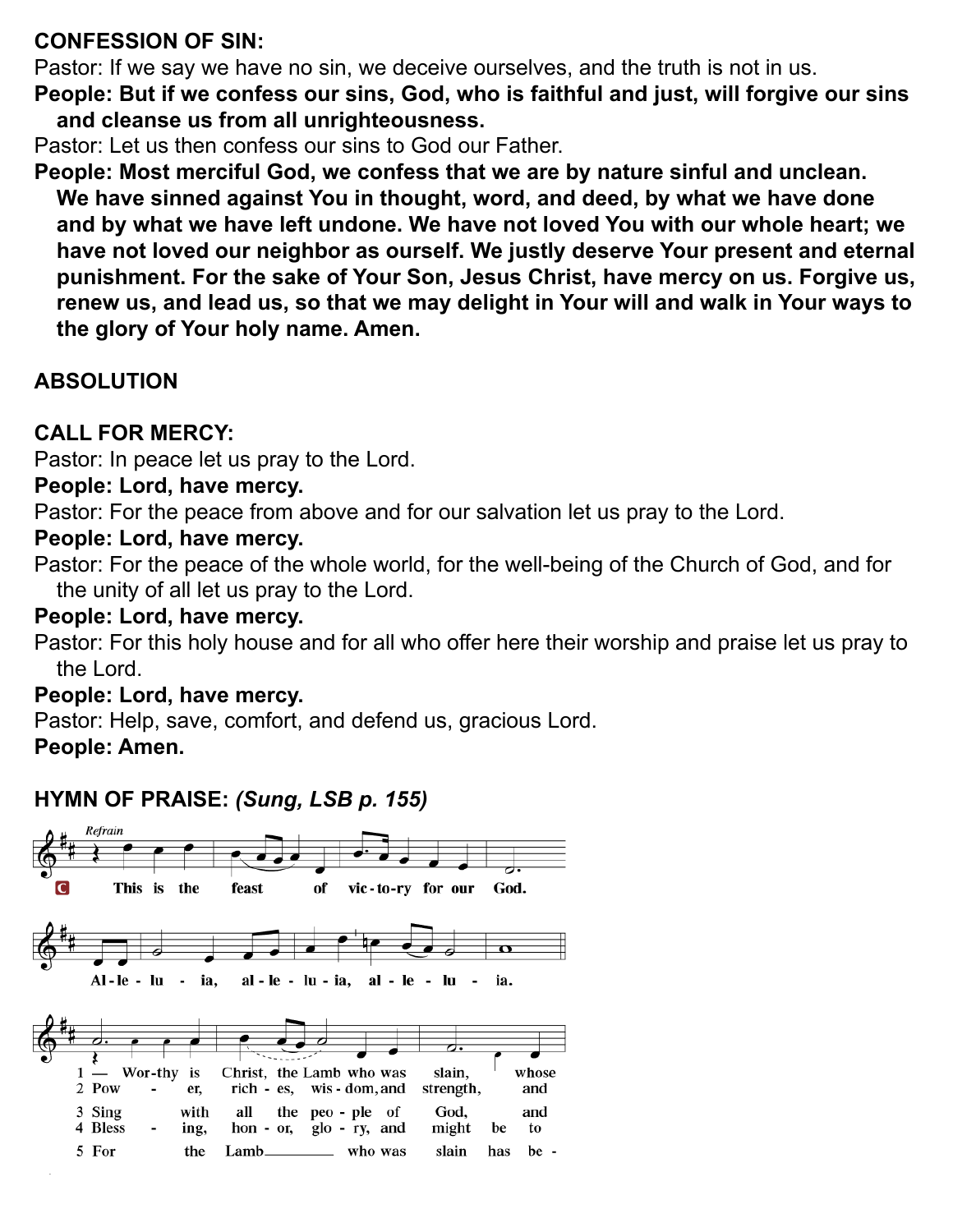

### **OLD TESTAMENT READING: Genesis 45:3-15**

<sup>3</sup> Joseph said to his brothers, "I am Joseph! Is my father still living?" But his brothers were not able to answer him, because they were terrified at his presence. 4 Then Joseph said to his brothers, "Come close to me." When they had done so, he said, "I am your brother Joseph, the one you sold into Egypt! <sup>5</sup> And now, do not be distressed and do not be angry with yourselves for selling me here, because it was to save lives that God sent me ahead of you. <sup>6</sup> For two years now there has been famine in the land, and for the next five years there will not be plowing and reaping. <sup>7</sup> But God sent me ahead of you to preserve for you a remnant on earth and to save your lives by a great deliverance. <sup>8</sup> "So then, it was not you who sent me here, but God. He made me father to Pharaoh, lord of his entire household and ruler of all Egypt. <sup>9</sup> Now hurry back to my father and say to him, 'This is what your son Joseph says: God has made me lord of all Egypt. Come down to me; don't delay. <sup>10</sup> You shall live in the region of Goshen and be near me—you, your children and grandchildren, your flocks and herds, and all you have.  $11$  will provide for you there, because five years of famine are still to come. Otherwise you and your household and all who belong to you will become destitute.' <sup>12</sup> "You can see for yourselves, and so can my brother Benjamin, that it is really I who am speaking to you. <sup>13</sup> Tell my father about all the honor accorded me in Egypt and about everything you have seen. And bring my father down here quickly." <sup>14</sup> Then he threw his arms around his brother Benjamin and wept, and Benjamin embraced him, weeping. 15 And he kissed all his brothers and wept over them. Afterward his brothers talked with him.

#### **EPISTLE READING: 1 Corinthians 15:35-50**

<sup>35</sup> But someone may ask, "How are the dead raised? With what kind of body will they come?" <sup>36</sup> How foolish! What you sow does not come to life unless it dies. <sup>37</sup> When you sow, you do not plant the body that will be, but just a seed, perhaps of wheat or of something else. <sup>38</sup> But God gives it a body as he has determined, and to each kind of seed he gives its own body. 39 All flesh is not the same: Men have one kind of flesh, animals have another, birds another and fish another. <sup>40</sup> There are also heavenly bodies and there are earthly bodies; but the splendor of the heavenly bodies is one kind, and the splendor of the earthly bodies is another. 41 The sun has one kind of splendor, the moon another and the stars another; and star differs from star in splendor. 42 So will it be with the resurrection of the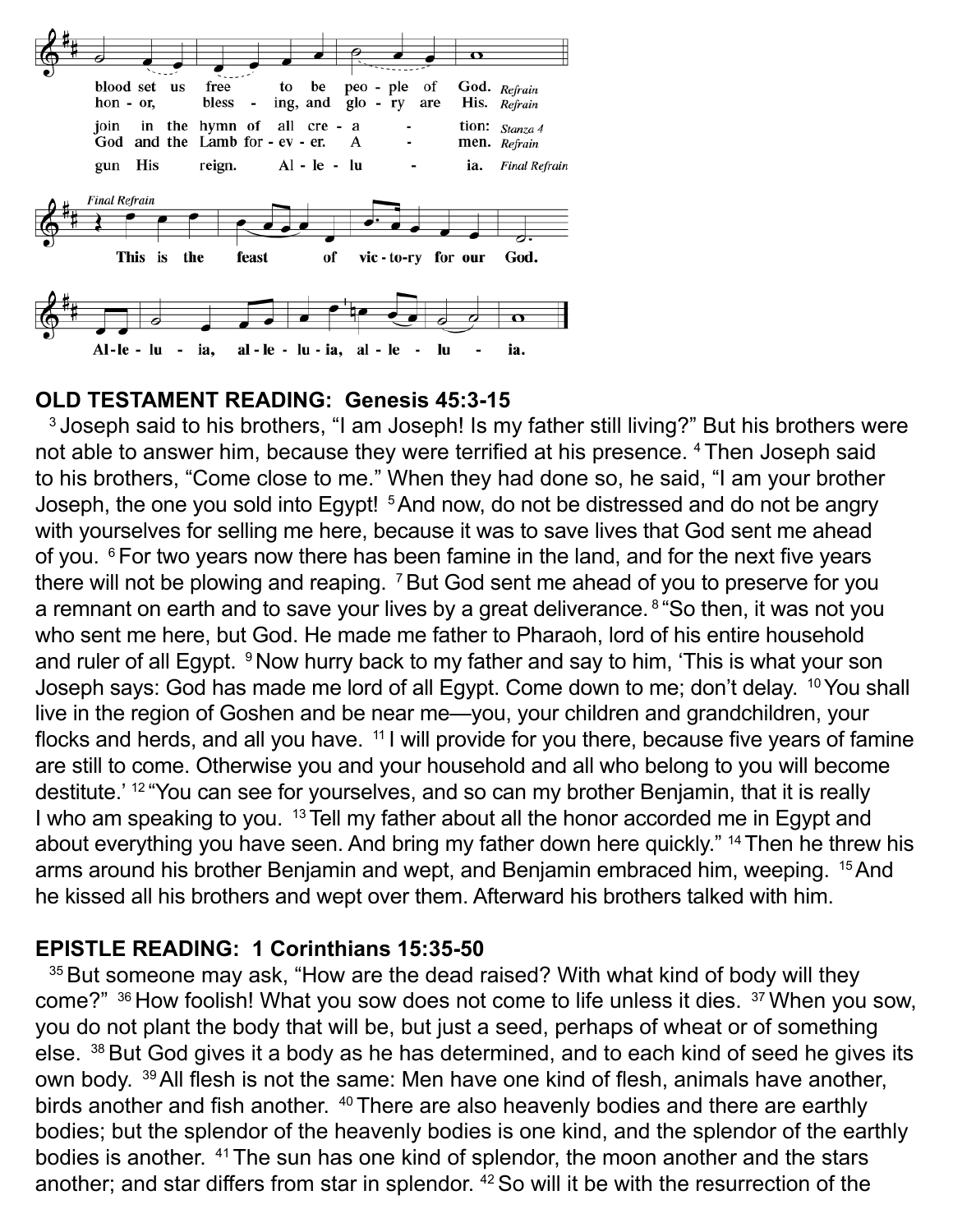dead. The body that is sown is perishable, it is raised imperishable;  $43$  it is sown in dishonor, it is raised in glory; it is sown in weakness, it is raised in power;  $44$  it is sown a natural body, it is raised a spiritual body. If there is a natural body, there is also a spiritual body. 45 So it is written: "The first man Adam became a living being"; the last Adam, a life-giving spirit. <sup>46</sup> The spiritual did not come first, but the natural, and after that the spiritual. <sup>47</sup>The first man was of the dust of the earth, the second man from heaven. <sup>48</sup> As was the earthly man, so are those who are of the earth; and as is the man from heaven, so also are those who are of heaven. 49 And just as we have borne the likeness of the earthly man, so shall we bear the likeness of the man from heaven. <sup>50</sup> I declare to you, brothers, that flesh and blood cannot inherit the kingdom of God, nor does the perishable inherit the imperishable.

### **RESPONSE:** *(Sung, LSB p. 156)*



# **GOSPEL READING: Luke 6:27-38**

Pastor: The Gospel according to Luke, chapter 6,



 $27$  "But I tell you who hear me: Love your enemies, do good to those who hate you,  $28$  bless those who curse you, pray for those who mistreat you. <sup>29</sup> If someone strikes you on one cheek, turn to him the other also. If someone takes your cloak, do not stop him from taking your tunic. 30 Give to everyone who asks you, and if anyone takes what belongs to you, do not demand it back.  $31$  Do to others as you would have them do to you.  $32$  "If you love those who love you, what credit is that to you? Even 'sinners' love those who love them. 33 And if you do good to those who are good to you, what credit is that to you? Even 'sinners' do that. <sup>34</sup> And if you lend to those from whom you expect repayment, what credit is that to you? Even 'sinners' lend to 'sinners,' expecting to be repaid in full. <sup>35</sup> But love your enemies, do good to them, and lend to them without expecting to get anything back. Then your reward will be great, and you will be sons of the Most High, because he is kind to the ungrateful and wicked.  $36$  Be merciful, just as your Father is merciful.  $37$  "Do not judge, and you will not be judged. Do not condemn, and you will not be condemned. Forgive, and you will be forgiven. <sup>38</sup> Give, and it will be given to you. A good measure, pressed down, shaken together and running over, will be poured into your lap. For with the measure you use, it will be measured to you."

Pastor: *(Following the Gospel)*...This is the Gospel of the Lord. **People:**  $|{\bf C}|$ Praise to You, O Christ.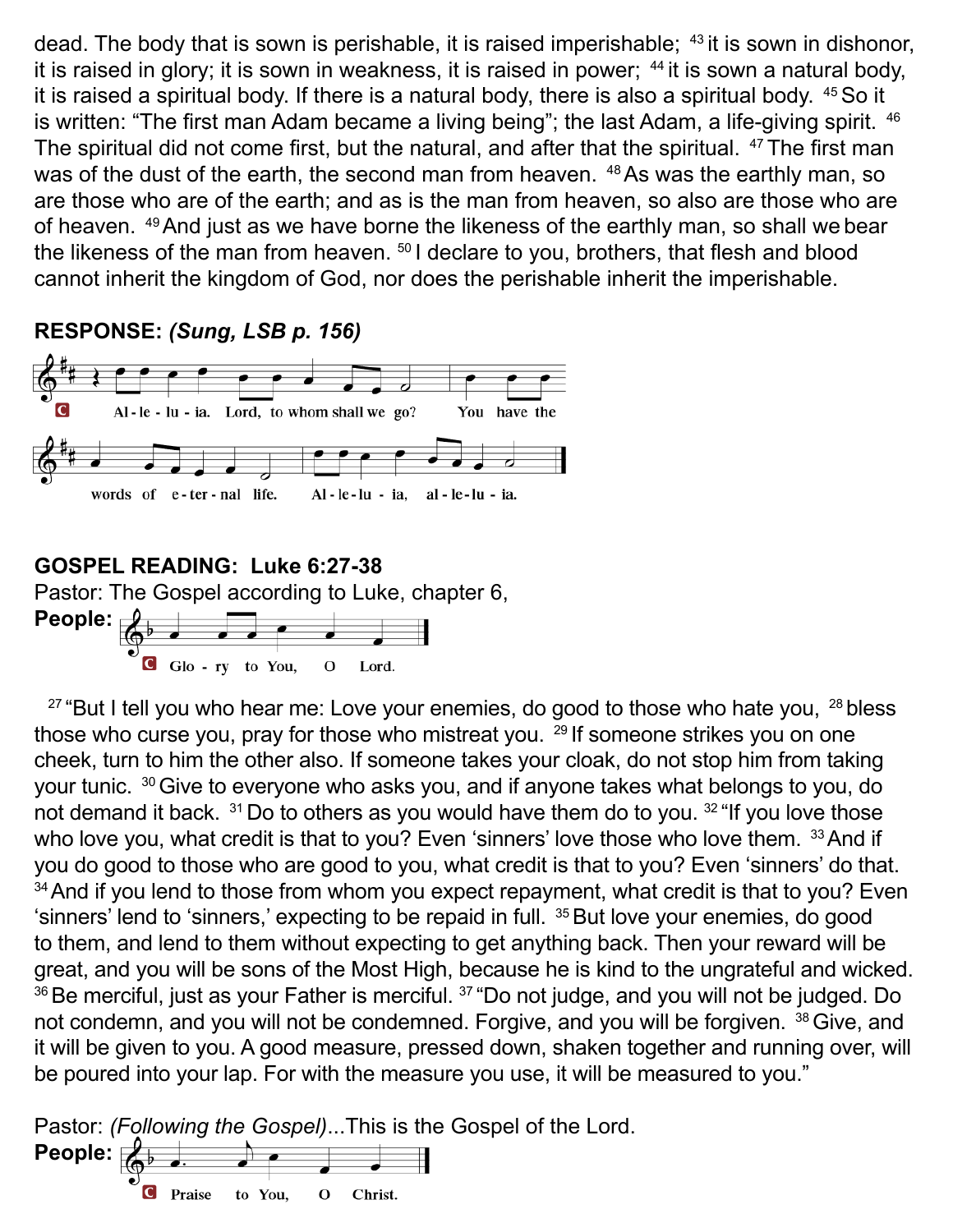**HYMN: "O Word of God Incarnate"** *(LSB #523)*

**O Word of God incarnate, O Wisdom from on high, O Truth unchanged, unchanging, O Light of our dark sky; We praise You for the radiance That from the hallowed page, A lantern to our footsteps, Shines on from age to age.**

**The Church from You, dear Master, Received the gift divine; And still that light is lifted O'er all the earth to shine. It is the chart and compass That, all life's voyage through, Mid mists and rocks and quicksands Still guides, O Christ, to You.**

**O make Your church, dear Savior, A lamp of burnished gold To bear before the nations Your true light as of old! O teach Your wand'ring pilgrims By this their path to trace Till, clouds and darkness ended, They see You face to face!** *(Public Domain)*

**SERMON: "Plain Talk" - Part 2**

### **CONFESSION OF FAITH:** *"The Nicene Creed"*

**I believe in one God, the Father Almighty, maker of heaven and earth and of all things visible and invisible. And in one Lord Jesus Christ, the only-begotten Son of God, begotten of his Father before all worlds, God of God, Light of Light, very God of very God, begotten, not made, being of one substance with the Father, by whom all things were made; who for us men and for our salvation came down from heaven and was incarnate by the Holy Spirit of the virgin Mary and was made man; and was crucified also for us under Pontius Pilate. He suffered and was buried. And the third day he rose again according to the Scriptures and ascended into heaven and sits at the right hand of the Father. And he will come again with glory to judge both the living and the dead, whose kingdom will have no end. And I believe in the Holy Spirit, the Lord and giver of life, who proceeds from the Father and the Son, who with the Father and the Son together is worshipped and glorified, who spoke by the prophets.**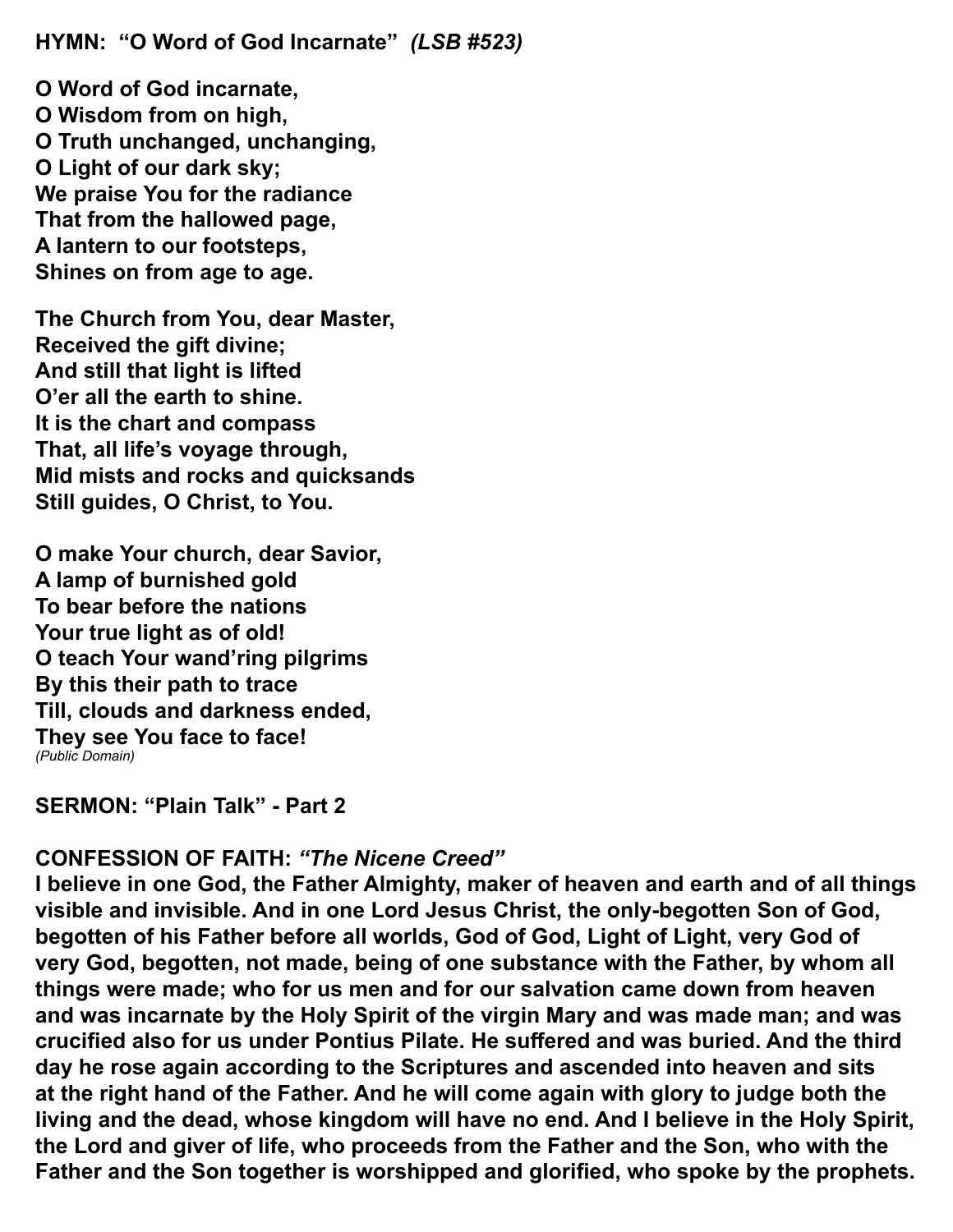**And I believe in one holy Christian and apostolic Church, I acknowledge one Baptism for the remission of sins, and I look for the resurrection of the dead and the life of the world to come. Amen.** 

## **THE OFFERING**

# **PRAYERS**

## **THE LORD'S PRAYER**

**People: Our Father who art in heaven, Hallowed be Thy name; Thy kingdom come; Thy will be done on earth as it is in heaven; Give us this day our daily bread; And forgive us our trespasses, as we forgive those who trespass against us; And lead us not into temptation; But deliver us from evil; For thine is the kingdom and the power and the glory forever and ever. Amen.** 

# **WORDS OF INSTITUTION**

# **HYMN OF ASSURANCE:** *(Sung, LSB p. 163)*



IN THE SACRAMENT OF HOLY COMMUNION WE BELIEVE *our Lord Jesus Christ comes to us with His body and blood given and shed for the forgiveness of sins (Matt 26:26-28). In it we are united with him and with the whole Church. Baptized and confirmed Christians who believe, by the guidance of the Holy Spirit, that Christ's body and blood are present in the bread and wine of the Sacrament, who acknowledge their sin, set aside any refusal to forgive (Matt 6:15), are sorry, repent (Mark 1:15) and look to Christ alone for forgiveness and strength to live the new life, are welcome to eat and drink at the Lord's table in remembrance of Him. (1 Cor 11:25-25) You may register for Communion as the Friendship Folder is passed to you in the pew. If you have any questions, please speak to the Pastor or a Lay Minister before communing.*

# **DISTRIBUTION OF THE LORD'S SUPPER**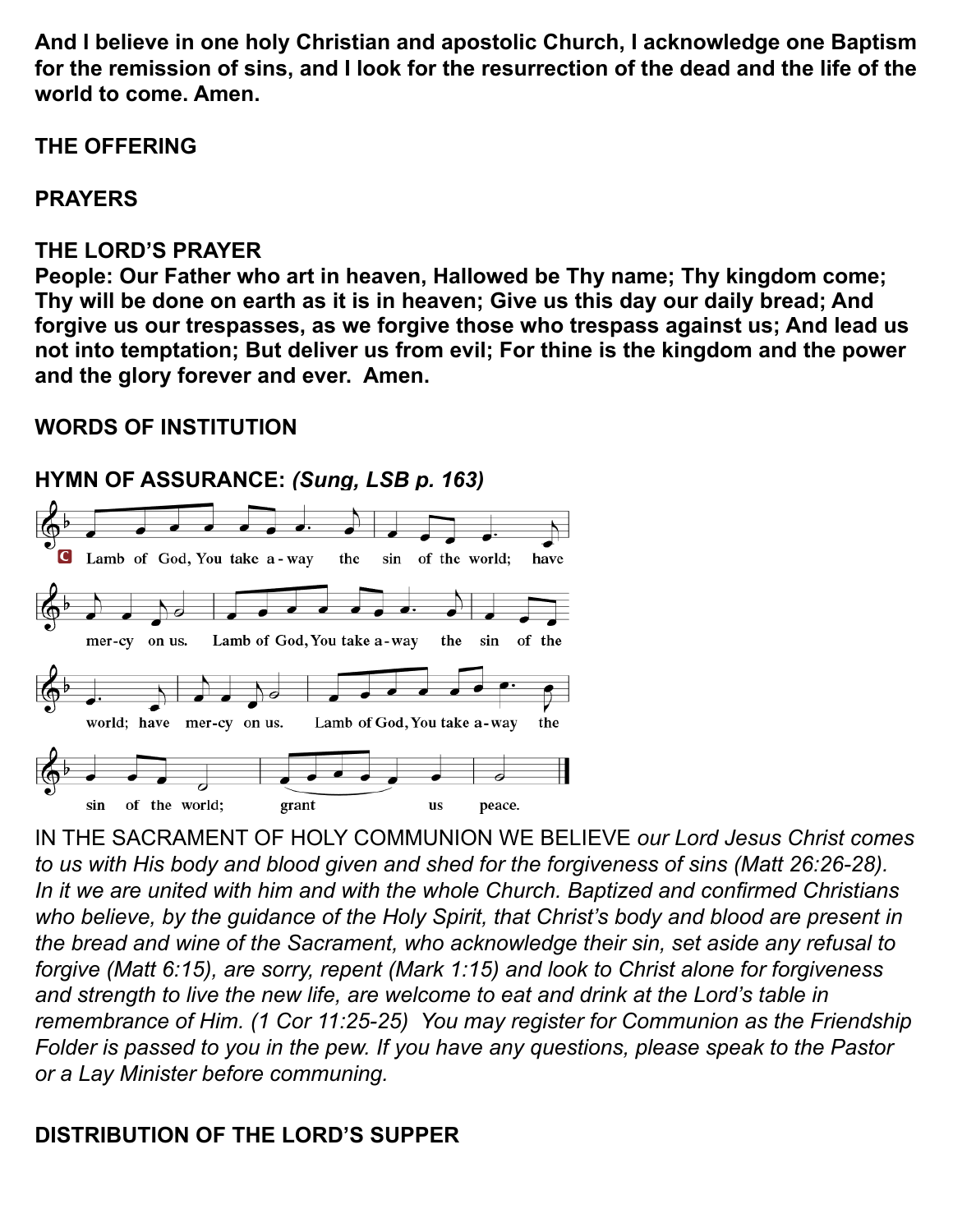### **DISTRIBUTION HYMN: "Great is Thy Faithfulness"** *(LSB #809)*

**Great is Thy faithfulness, O God my Father; There is no shadow of turning with Thee. Thou changest not: Thy compassions, they fail not: As Thou hast been, Thou forever wilt be. Great is Thy faithfulness! Great is Thy faithfulness! Morning by morning new mercies I see: All I have needed Thy hand hath provided; Great is Thy faithfulness, Lord, unto me!**

**Summer and winter and springtime and harvest, Sun, moon, and stars in their courses above Join with all nature in manifold witness To Thy great faithfulness, mercy, and love. Great is Thy faithfulness! Great is Thy faithfulness! Morning by morning new mercies I see: All I have needed Thy hand hath provided; Great is Thy faithfulness, Lord, unto me!**

**Pardon for sin and a peace that endureth, Thine own dear presence to cheer and to guide; Strength for today and bright hope for tomorrow, Blessings all mine, with ten thousand beside! Great is Thy faithfulness! Great is Thy faithfulness! Morning by morning new mercies I see: All I have needed Thy hand hath provided; Great is Thy faithfulness, Lord, unto me!** *(Text/tune C. 1951 Hope Publishing Co. Used by permission LSBHymnLicense.net#100014389)*